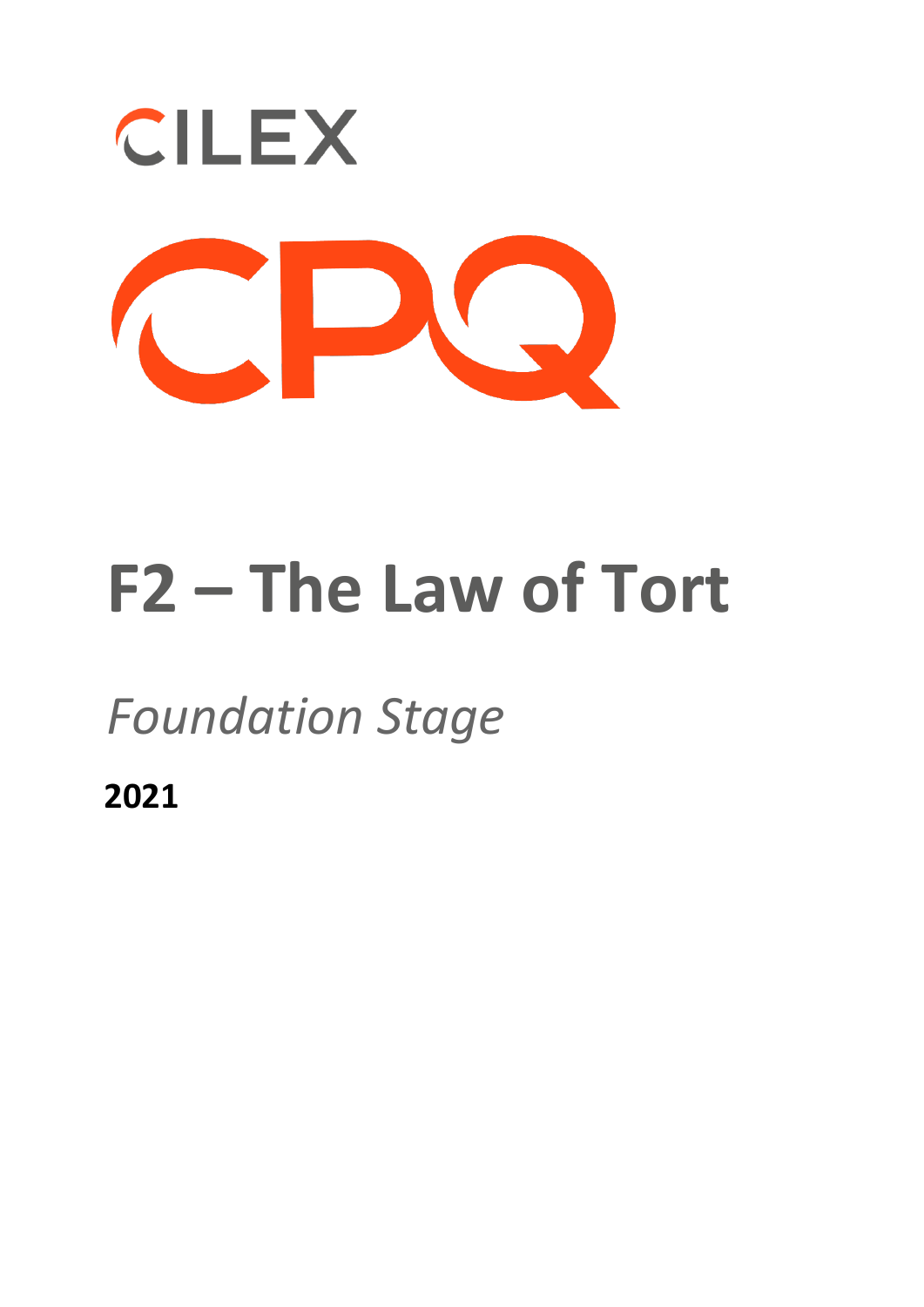## **F2: The Law of Tort**

The aim of this module is to give you a fundamental knowledge and understanding of the law of tort, the contexts in which it operates and the relationships which it affects. This will enable you to understand how rights and interests are protected by statute and common law; how and when duties and obligations arise; how a breach of a statutory or common law duty may give rise to a cause of action; what full and partial defences might be available to challenge a claim and the potential remedies available.

You will be able to evaluate the strengths and weaknesses of a client's position, be able to offer recommendations and advise in the client's best interests.

Throughout this module you must recognise the limit of your authority and experience and must know when to seek assistance.

The module covers:

- 1. Tort law in outline
- 2. Negligence
- 3. Employers' liability
- 4. Occupier's' liability
- 5. Outline of the law relating to highways
- 6. Trespass and nuisance
- 7. Defences
- 8. Causation and remedies in tort

### **Learning Outcomes**

By the end of this module you will be able to:

- 1. Identify the applicable law and apply to a matter with reference to the facts and the evidence including identifying overlapping causes of action
- 2. Evaluate the strengths and weaknesses of a client's position with reference to the law, facts and evidence
- 3. Advise a client with regard to liability and prospects of success
- 4. Make appropriate recommendations to the client which is in their best interests.

#### **Linked online assessment: F2**

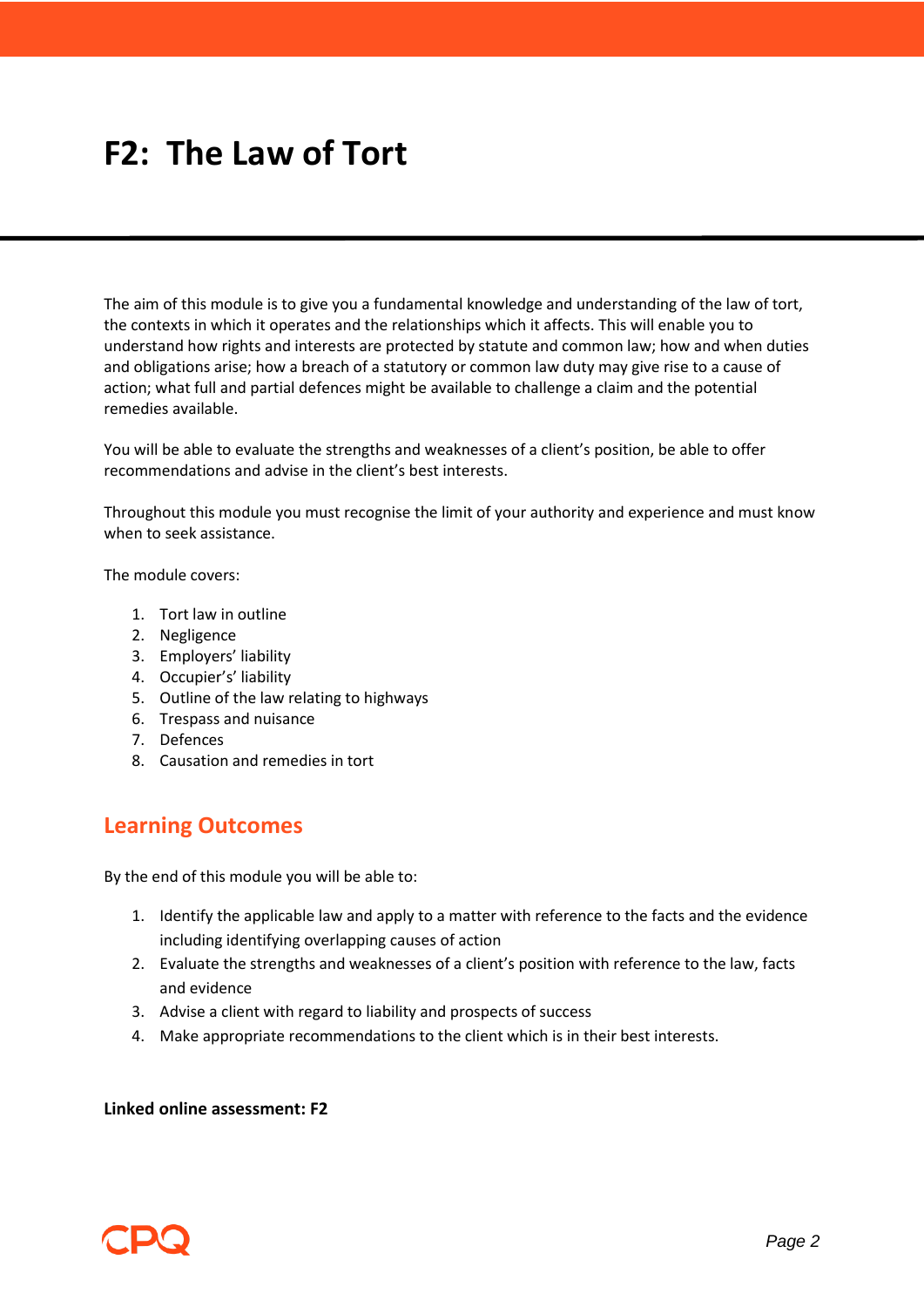| <b>Tort law in outline</b><br>1. | The law of tort is a fundamental part of civil law and from which<br>numerous causes of action derive. You must understand the scope of<br>the law of tort, its purpose, who it protects and how, and its intended<br>outcomes. Therefore, you will need to know the following:<br>The function of the law of tort<br>a)<br>Nature of tort law<br>Its purpose in terms of outcomes<br>$\bullet$<br>Interests which the law protects:<br>The rights of individuals and organisations including<br>$\circ$<br>the effect of the Human Rights Act 1998:<br>Articles 6 and 8<br>$\circ$<br>Property interests (personal and land)<br>O<br><b>Economic interests</b><br>O                                                                                                                             |
|----------------------------------|--------------------------------------------------------------------------------------------------------------------------------------------------------------------------------------------------------------------------------------------------------------------------------------------------------------------------------------------------------------------------------------------------------------------------------------------------------------------------------------------------------------------------------------------------------------------------------------------------------------------------------------------------------------------------------------------------------------------------------------------------------------------------------------------------|
| 2.<br><b>Negligence</b>          | The tort of negligence is an example of the evolution of common law<br>principles to protect individuals or organisations, to whom a duty is<br>owed by others, from damage caused by a breach of that duty. The<br>tort of negligence does not just aim to protect from physical harm but<br>also from economic losses caused by the breach and you must<br>understand the scope of the tort. Therefore, you will need to know the<br>following:<br>a) The evolution of the common law principles of negligence<br>b) The duty of care<br>The neighbour test and its application<br>The standard of care: the concept of reasonableness<br>$\bullet$<br>Acts and omissions<br>Reasonable foreseeability of injury<br>Proximity<br>Fair, just and reasonable<br>Categories of established duties |
|                                  | Breach of duty<br>c)<br>The reasonable man<br>The standard of care expected of those persons having<br>particular professional or recognised skill e.g. medical<br>personnel; lawyers; financial advisors; estate agents and<br>surveyors<br>Reasonable foreseeability and factors taken into account<br>Magnitude of risk including likelihood of injury and<br>severity of consequences; cost of precautions and the<br>defendant's objective                                                                                                                                                                                                                                                                                                                                                  |
|                                  | d) Causation and damage<br>e) Factual Causation - The "but for" test                                                                                                                                                                                                                                                                                                                                                                                                                                                                                                                                                                                                                                                                                                                             |
|                                  |                                                                                                                                                                                                                                                                                                                                                                                                                                                                                                                                                                                                                                                                                                                                                                                                  |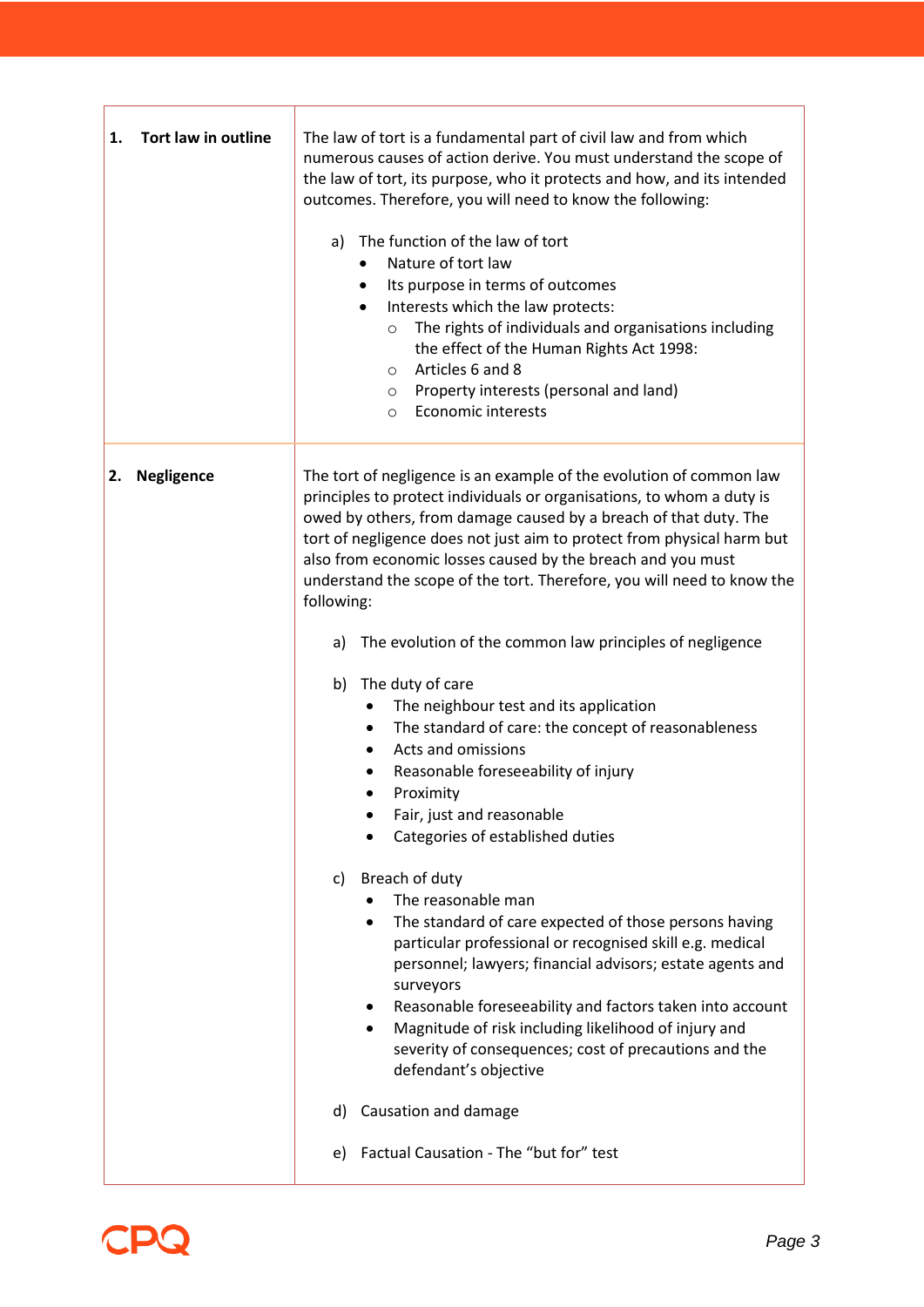|                                   | f)<br>Breaks in the chain of causation: novus actus interveniens<br>The intervening act of the claimant<br>The intervening act of another<br>Reasonable foreseeability: foresight not hindsight<br>g)<br>h) Remoteness of damage<br>Factors taken into account to determine remoteness<br>Rescuers<br>$\bullet$<br>The "egg-shell" skull rule<br>$\bullet$<br>i)<br>Outline of res ipsa loquitur: how the circumstances of an<br>accident may give rise to an inference of negligence<br>Requirements<br>An unexplained occurrence outside the ordinary course of<br>$\bullet$<br>events under the management or control of the<br>defendant<br>Effect of the maxim<br>$\bullet$<br>Rebuttal of the maxim by reasonable explanation |
|-----------------------------------|-------------------------------------------------------------------------------------------------------------------------------------------------------------------------------------------------------------------------------------------------------------------------------------------------------------------------------------------------------------------------------------------------------------------------------------------------------------------------------------------------------------------------------------------------------------------------------------------------------------------------------------------------------------------------------------------------------------------------------------|
|                                   | Relationship between negligence and cybersecurity<br>j)                                                                                                                                                                                                                                                                                                                                                                                                                                                                                                                                                                                                                                                                             |
| <b>Employers' liability</b><br>3. | The principles of negligence form the basis of understanding how an<br>employer's liability arises to employees and others. Employers have a<br>contractual and statutory duty to their employees and can be liable for<br>the negligence of employees or independent contractors which causes<br>damage to property or to others. You must recognise whether an<br>employer is liable in a given set of circumstances. Therefore, you will<br>need to know the following:                                                                                                                                                                                                                                                          |
|                                   | a) Scope of duty<br>• The Health and Safety at Work Act 1974 and the general<br>concept of the duty owed under the workplace regulations<br>e.g. the Management of Health and Safety at Work<br>Regulations 1999 in terms of reasonableness<br>Common law duty<br>$\bullet$<br>Contractual duty<br><b>Defences</b><br>Liability for independent contractors<br>b) Vicarious liability<br>Employees employed under a contract of employment<br>Relationships akin to employment and worker status<br>Scope of duty owed by employer for harm to others<br>The course of employment<br>$\bullet$<br>Dishonesty<br>$\circ$<br>Disobedience<br>$\circ$<br>Criminal activity<br>$\circ$                                                  |

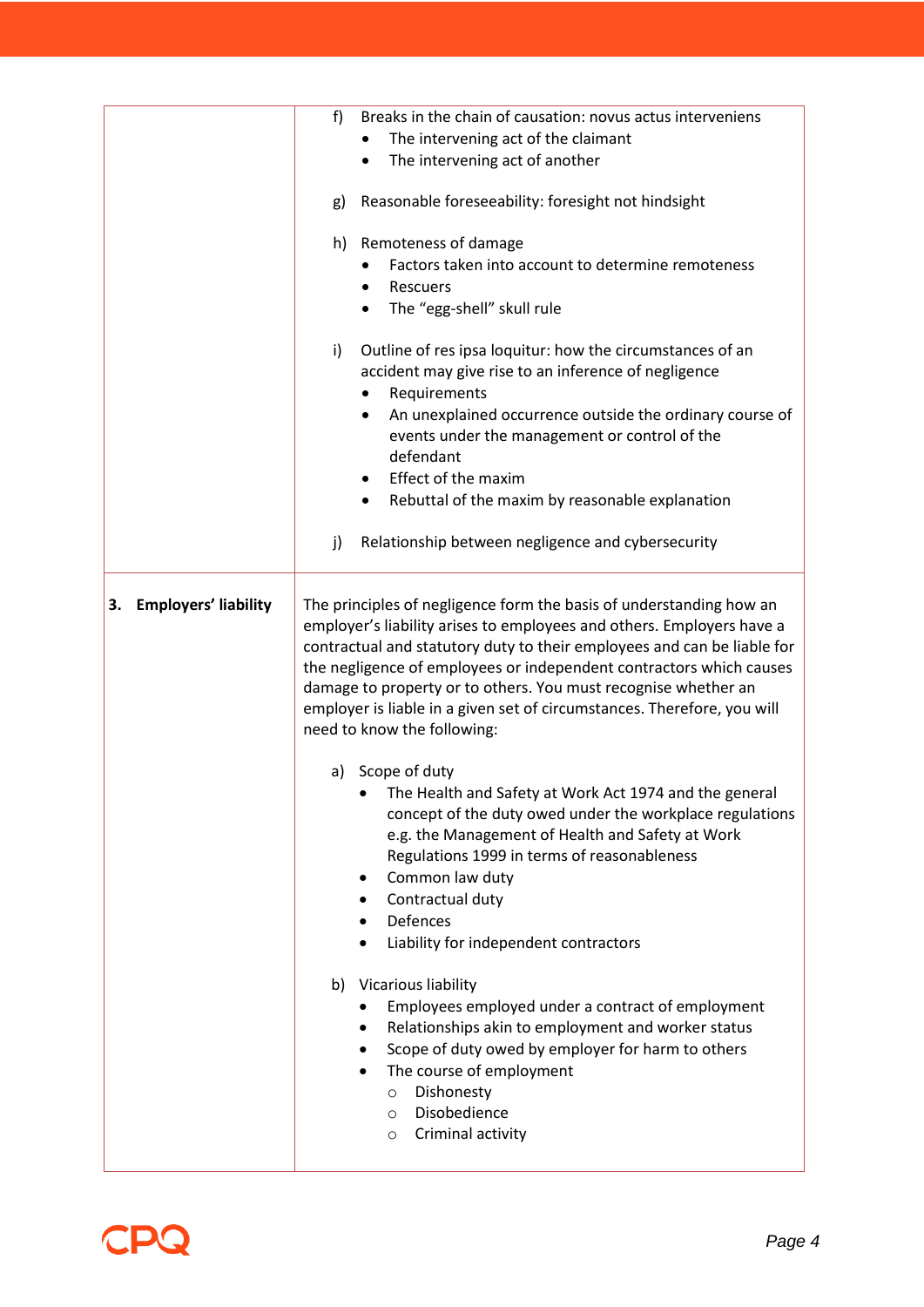| 4. Occupiers' liability                                 | The principles of negligence form the basis of understanding how an<br>occupier may be held liable to others for dangers arising due to the<br>state of the premises or for things done or omitted to be done on the<br>premises. Therefore, you will also need to know the following:<br>a) The duty owed in negligence at common law<br>b) Occupiers' Liability Act 1957<br>Meaning of occupier<br>Meaning of premises<br>$\bullet$<br>The state of the premises including things done or omitted<br>$\bullet$<br>to be done<br><b>Visitors</b><br>Meaning<br>$\circ$<br>The scope and standard of the duty owed<br>$\circ$<br>Time-limited permission<br>$\circ$<br>Geographical and space restrictions<br>$\circ$<br>Warnings and obvious risks<br>$\circ$<br>Child visitors<br>$\circ$<br>Factors to be taken into account<br>$\circ$<br>Age<br>$\circ$<br>Allurements<br>$\circ$<br>Liability for independent contractors: |
|---------------------------------------------------------|----------------------------------------------------------------------------------------------------------------------------------------------------------------------------------------------------------------------------------------------------------------------------------------------------------------------------------------------------------------------------------------------------------------------------------------------------------------------------------------------------------------------------------------------------------------------------------------------------------------------------------------------------------------------------------------------------------------------------------------------------------------------------------------------------------------------------------------------------------------------------------------------------------------------------------|
|                                                         | Factors to be taken into account including insurance<br>$\circ$<br>cover<br>Limitations on liability<br>$\bullet$<br>Unfair Contract Terms Act 1977<br>$\bullet$<br>Law Reform (Personal Injuries) Act 1948<br>$\bullet$<br>c) Occupiers' Liability Act 1984                                                                                                                                                                                                                                                                                                                                                                                                                                                                                                                                                                                                                                                                     |
|                                                         | Difference between a visitor and a trespasser<br>The scope and standard of any duty owed under the Act<br>including conditions to be satisfied<br>Where dangers are obvious                                                                                                                                                                                                                                                                                                                                                                                                                                                                                                                                                                                                                                                                                                                                                      |
| 5.<br><b>Outline of the law</b><br>relating to highways | The principles of negligence form the basis of your understanding of<br>how a highway authority may be held liable to others for dangers<br>arising due to the state of the highway. In addition to the common law<br>duty in negligence, to complement your knowledge, you also need to<br>know about the statutory framework. Therefore, you will need to<br>know the following:                                                                                                                                                                                                                                                                                                                                                                                                                                                                                                                                               |
|                                                         | The Highways Act 1980<br>a)<br>The statutory duty to maintain (s.41)<br>The extent of the duty and factors to be taken into<br>account<br><b>Transient hazards</b><br>٠<br>The defence of reasonable care (s.58)                                                                                                                                                                                                                                                                                                                                                                                                                                                                                                                                                                                                                                                                                                                 |

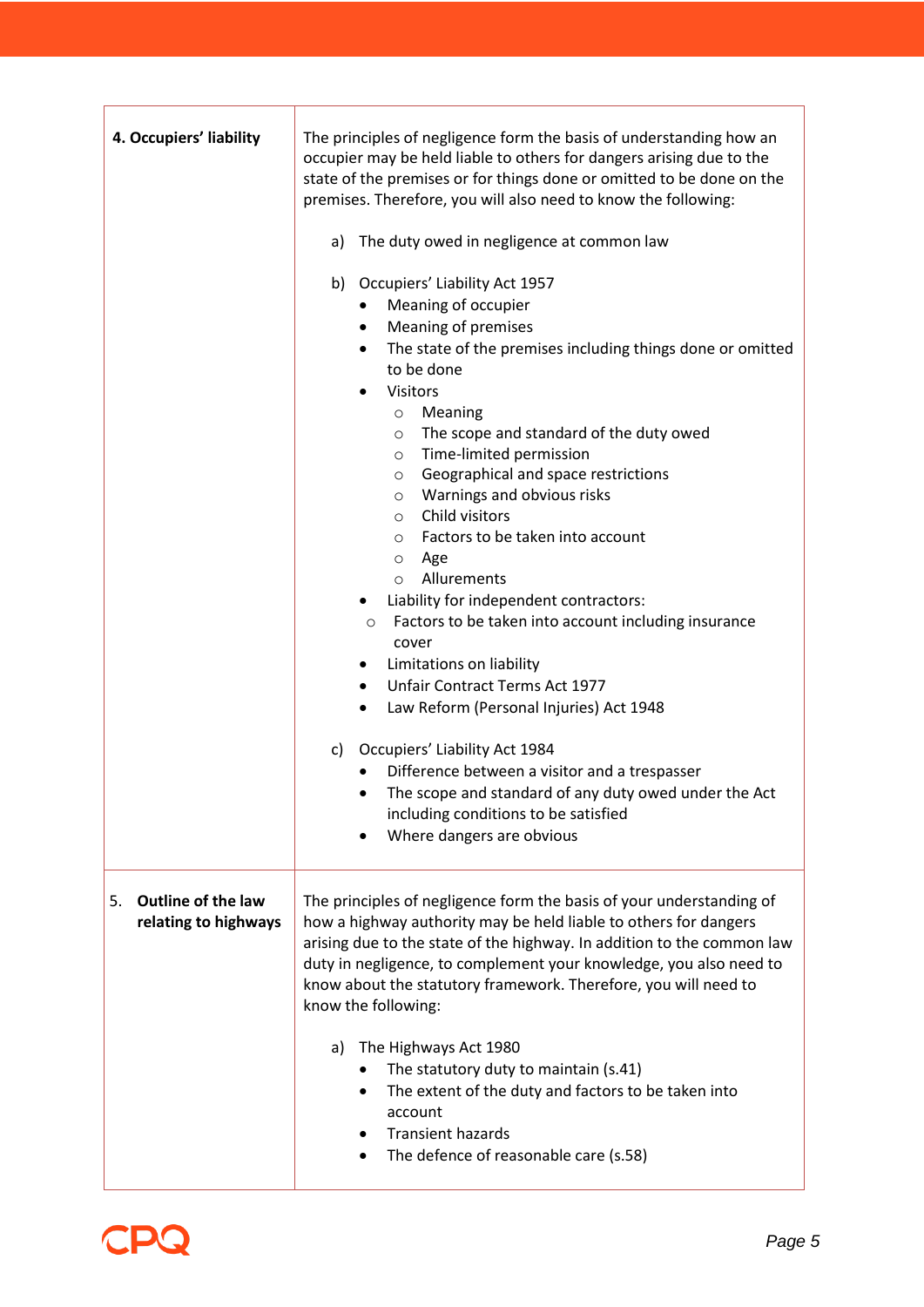|                                       | b) Public rights of way - Countryside and Rights of way Act 2000                                                                                                                                                                                                                                                                                                                                                                                                                                                                                                                                                                                                                                                                                                                                                                                                                                                                     |
|---------------------------------------|--------------------------------------------------------------------------------------------------------------------------------------------------------------------------------------------------------------------------------------------------------------------------------------------------------------------------------------------------------------------------------------------------------------------------------------------------------------------------------------------------------------------------------------------------------------------------------------------------------------------------------------------------------------------------------------------------------------------------------------------------------------------------------------------------------------------------------------------------------------------------------------------------------------------------------------|
|                                       | c) Local authority adopted highways                                                                                                                                                                                                                                                                                                                                                                                                                                                                                                                                                                                                                                                                                                                                                                                                                                                                                                  |
| <b>Trespass and</b><br>6.<br>nuisance | Relating to negligence, occupier's liability and highways, occupation of<br>land can give rise to a liability to others. You should also know how the<br>law protects the right to ownership and enjoyment of land. Trespass<br>and nuisance are potential causes of action including the imposition of<br>strict liability. Therefore, you will need to know the following:<br>Trespass to land<br>a)<br>What constitutes trespass<br>Duration<br>Defences<br>$\bullet$<br>Common law e.g. Licence<br>$\circ$<br>Under statute e.g. police or other enforcement<br>O<br>officials                                                                                                                                                                                                                                                                                                                                                   |
|                                       | b)<br>Nuisance<br>What constitutes nuisance<br>Public nuisance<br>Meaning of public nuisance<br>$\circ$<br>o Class of people<br>Special damage<br>$\circ$<br>Private nuisance<br>Meaning of private nuisance<br>Balance of interests: unlawful interference with use or<br>$\circ$<br>enjoyment of land contrasted with reasonable use of<br>land<br>Proprietary interest<br>O<br>Factors to be taken into account:<br>$\circ$<br>Reasonableness: -Sensitivity; extent of harm caused;<br>O<br>locality; malice; usefulness of defendant's conduct<br>Defences and arguments<br>Prescription (private only)<br>O<br>Statutory authority<br>O<br>Coming to nuisance; usefulness of defendant's<br>O<br>conduct<br>The rule in Rylands v Fletcher<br>C)<br>The scope of strict liability<br>Persons liable<br>The non-natural use of land<br>Dangerous things and things likely to do mischief e.g.<br>water, fire, explosives; escape |